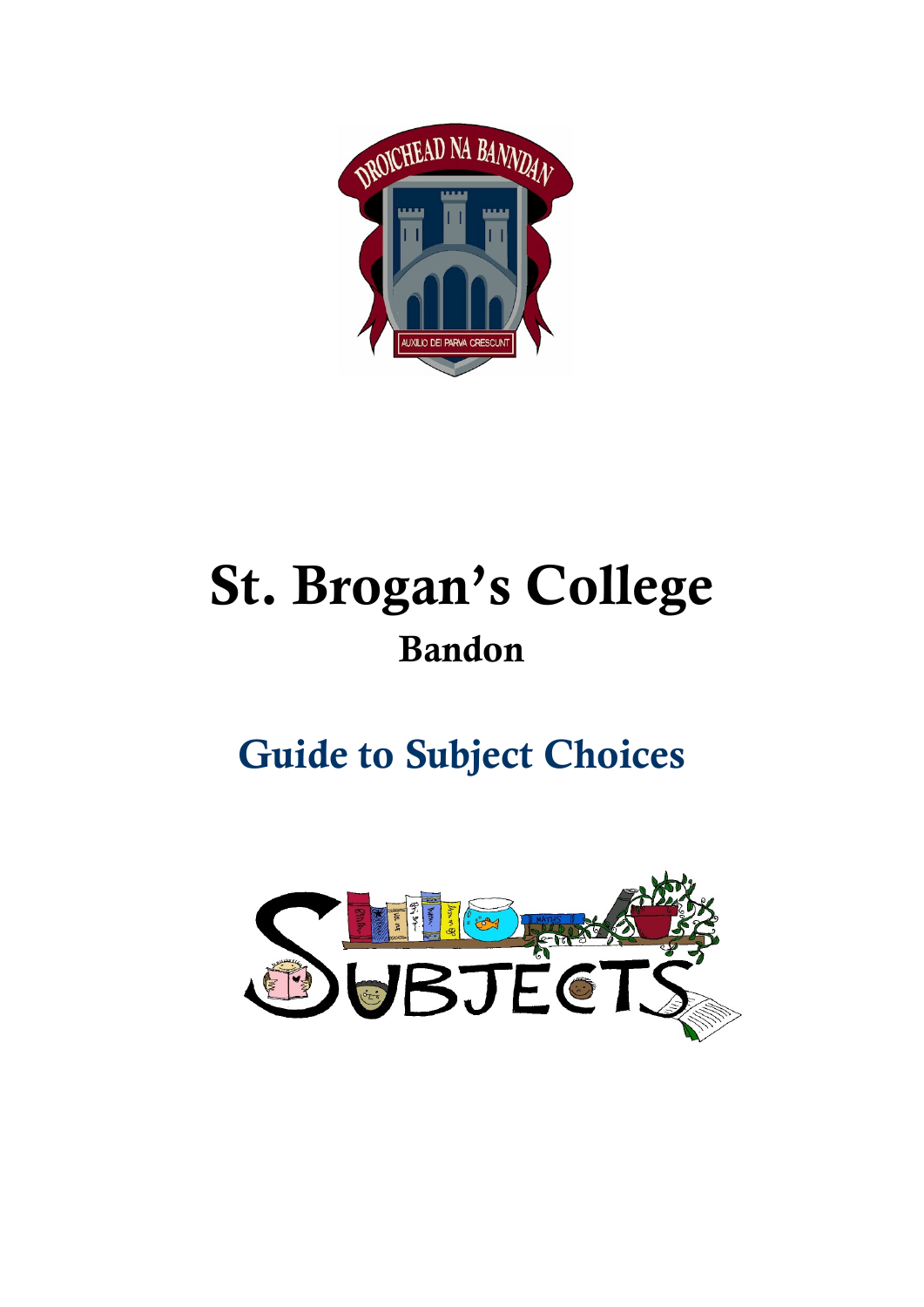# **The New Junior Cycle**

All students are now doing the New Junior Cycle and there are quite a few differences from the Junior Certificate that we are all familiar with.

The only subjects that are available at Honours and Pass level are Irish, English and Maths. All other subjects are common level.

The Junior Cycle uses a dual approach to assessment including classroom-based assessments and a final state examination. At the end of the Junior Cycle students will receive a Junior Cycle Profile of Achievement (JCPA) which shows the results of the different assessments over the three years.

**Classroom Based Assessments (CBAs):** There will be two CBAs for each subject, the first one in second year and the second one in third year. These could range from project tasks, oral language tasks and investigations, to practical or designing and making tasks, field studies and artistic performances. These will be done by the class teacher in normal class times.

The results of CBAs will be reported using the following descriptors:

| Exceptional               | Above Expectations       |
|---------------------------|--------------------------|
| In Line with Expectations | Yet to Meet Expectations |

**Assessment Tasks (AT)** are completed by students in third year. The written Assessment Task will detail what they have learned and the skills they have developed, and it will account for at least 10% of the overall mark for the final examination.

**Final State Examination/Subjects:** At the end of third year, students will sit their final state exams in June which will account for up to 90% of their State Exam Commission Grade. All the exams involve one 2 hour exam.

The grades for the final examinations will be as follows:

| Grade               | Percentage  |
|---------------------|-------------|
| <b>Distinction</b>  | $90 - 100%$ |
| <b>Higher Merit</b> | $75 - 89%$  |
| Merit               | $55 - 74%$  |
| Achieved            | $40 - 54%$  |
| Partially Achieved  | $20 - 39%$  |
| <b>Not Graded</b>   | $0 - 19%$   |

**Short Courses** are offered across two or three years of the junior cycle. The short courses on offer in St. Brogan's College include Computer Science, SPHE and PE. The assessment for these involves one classroom-based assessment only.

**Other Learning Experiences** can be recorded on the JCPA. These could include student engagement in extracurricular activities such as being a member of the student council, clubs and societies, participation in school sports, debating, drama, excursions or any other experience in school.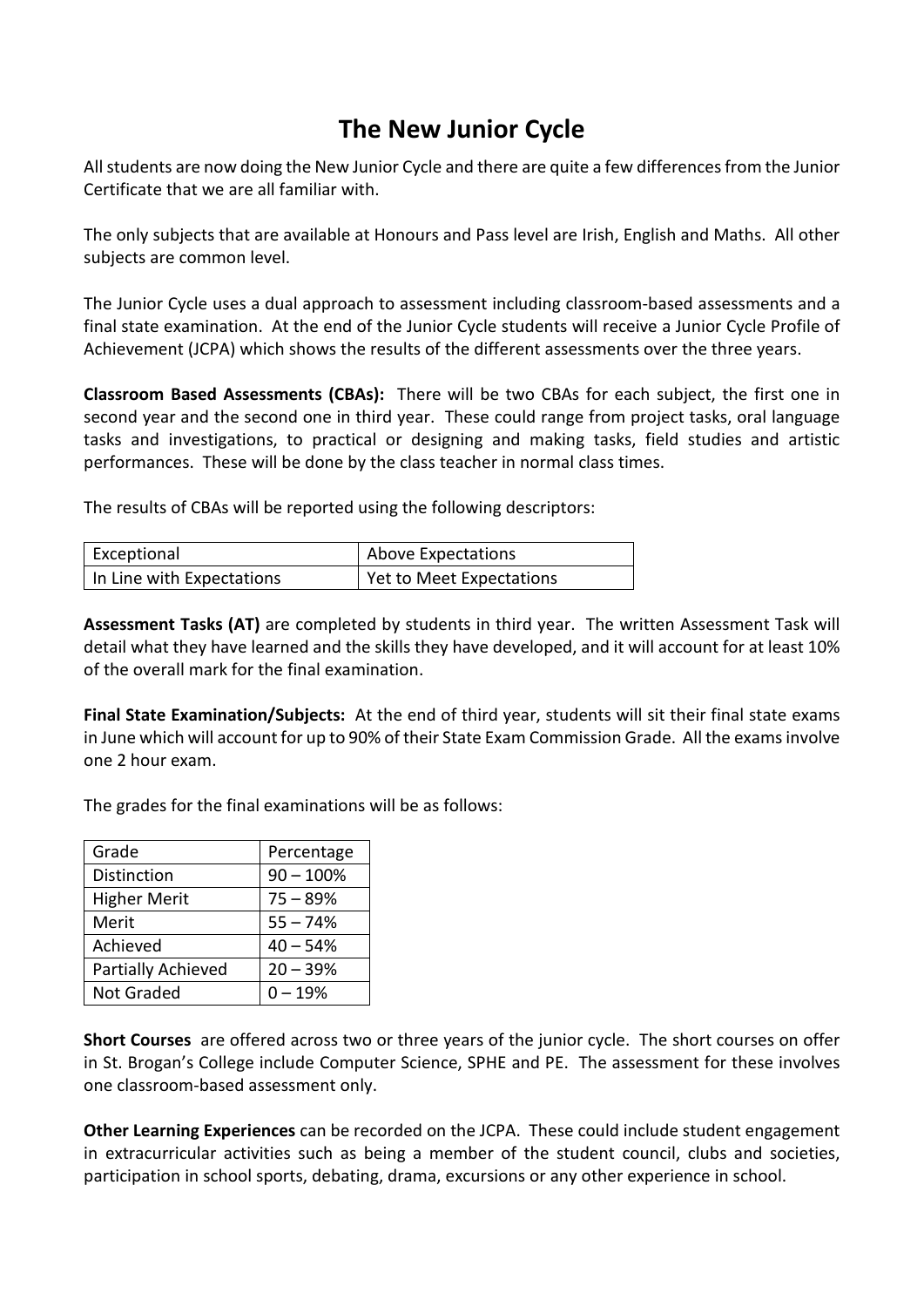### **Subjects at Junior Cycle**

There are three different categories of subject in Junior Cycle

- 1. Core Subjects
- 2. Core Subjects Not examined
- 3. Short Courses
- 4. Optional Subjects

#### **Core Subjects – these are the subjects that all students must study**

- 1. Irish \*
- 2. English
- 3. Maths
- 4. Science
- 5. History

\*If students have been granted a formal Department of Education and Science Irish Exemption they will be getting extra support during Irish time. We will require parents to provide the school with a copy of the Certificate of Exemption if you have not already done so.

#### **Core Subject (not examined) – this is a subject that all students study but are not examined for the Junior Cycle**

1. Religious Education

While this subjects are on students who are interested may choose to study Polish for the Junior Cycle instead. These students can then go on to do Polish for the Leaving Certificate.

#### **Short Courses\*\***

- 1. Computer Studies
- 2. SPHE
- 3. CSPE
- 4. PE

\*\* Short courses are not examined using an exam at Junior Cycle but students complete assignments and successful completion of the course is formally recognised on the new Junior Cycle Profile of Achievement Certificate

#### **Optional Subjects**

Students must choose from the following subject options.

| Spanish                   | French                  |
|---------------------------|-------------------------|
| Geography                 | Home Economics          |
| <b>Technical Graphics</b> | Art                     |
| <b>Music</b>              | Woodwork                |
| Metalwork                 | <b>Business Studies</b> |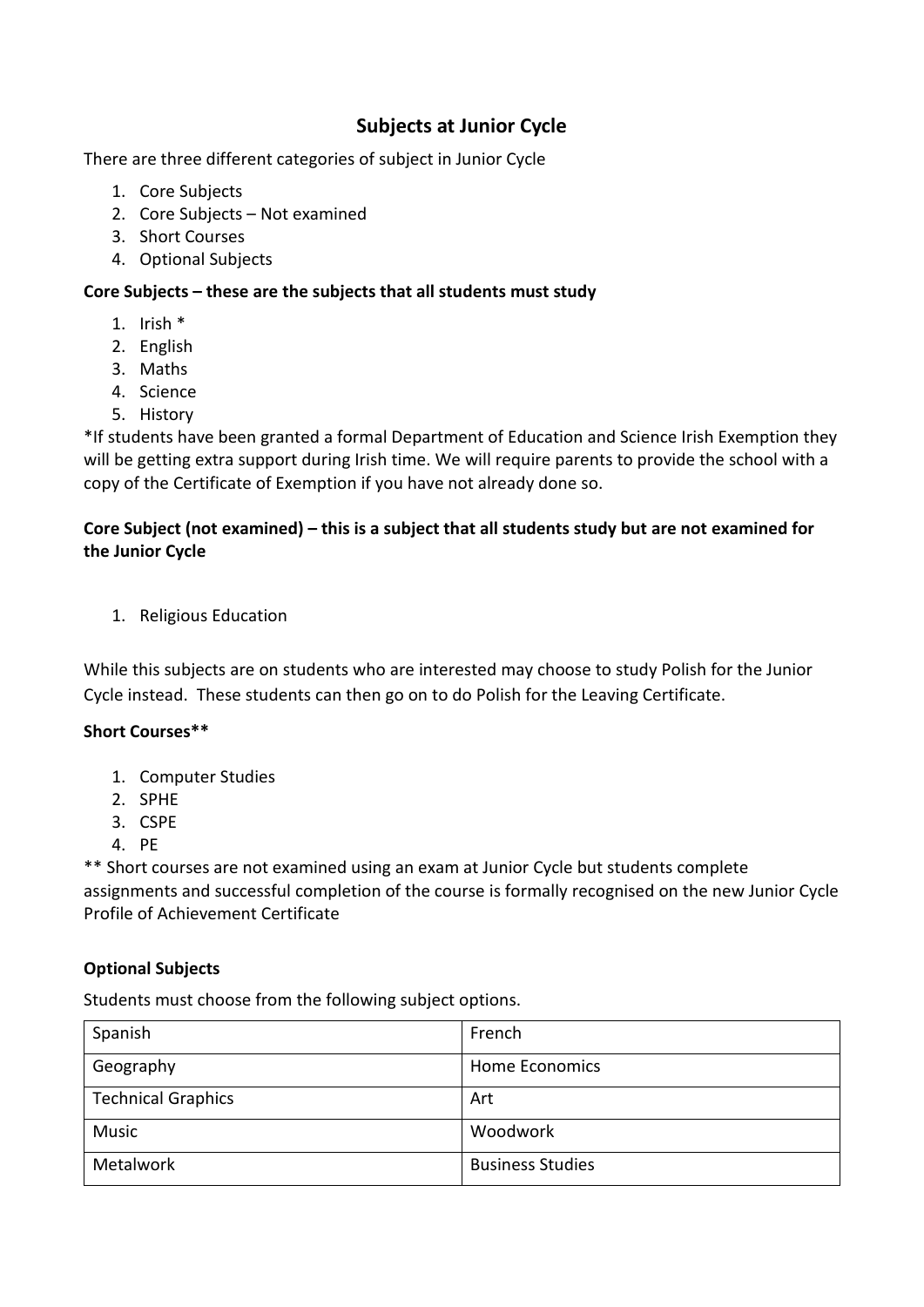#### **Choosing Subjects—Factors to be considered**

#### **1. Flexibility**

The first factor to be taken into consideration is that optional subjects can be changed. On the online form you are indicating your preference for subjects. You should give serious consideration to what subjects you wish to study but we also understand that in September you may find that a subject is not what you thought and there will be flexibility to change for the first 6 weeks.

#### **2. Interests**

What do I like? If you like something, you are more likely to work at it and enjoy it. Therefore, choose the subjects you like or think you will like. There is no point choosing a subject because you believe it will get you a job or because you believe it is easy. Similarly, there is no point avoiding a subject just because you heard somewhere that it will be difficult. Remember, what one person considers easy, another considers difficult and vice versa!

#### **3. Be open to new subjects**

Don't be afraid to try a new subject if you feel you would like it. Just because you have never done it doesn't mean you won't like it. In fact, you may love it and be very good at it.

#### **4. Ability/Aptitude:**

What am I good at? Look at what you are good at. Are you interested in reading? Do you enjoy writing? Do you like working with wood? Are you familiar with metalwork already? Are you musical? Do you enjoy sewing, cooking etc? Do you like learning languages? Do languages come easy to you? Are you good at Art? Are you artistically minded?

#### **5. Future Career**

It is very difficult to decide what career a person would like at 12 years of age. However, 12-year olds know what they don't like and you don't want to end up working in a job doing something you don't like. The key is to keep your options open.

These five factors need to be considered when choosing subjects. Remember that at the end of 3rd Year you choose Leaving Certificate subjects which gives you a chance to start again.

If you are still unsure of what to choose contact the school on 0238841120 and make an appointment to meet the Principal/Deputy Principal/ Guidance Counsellor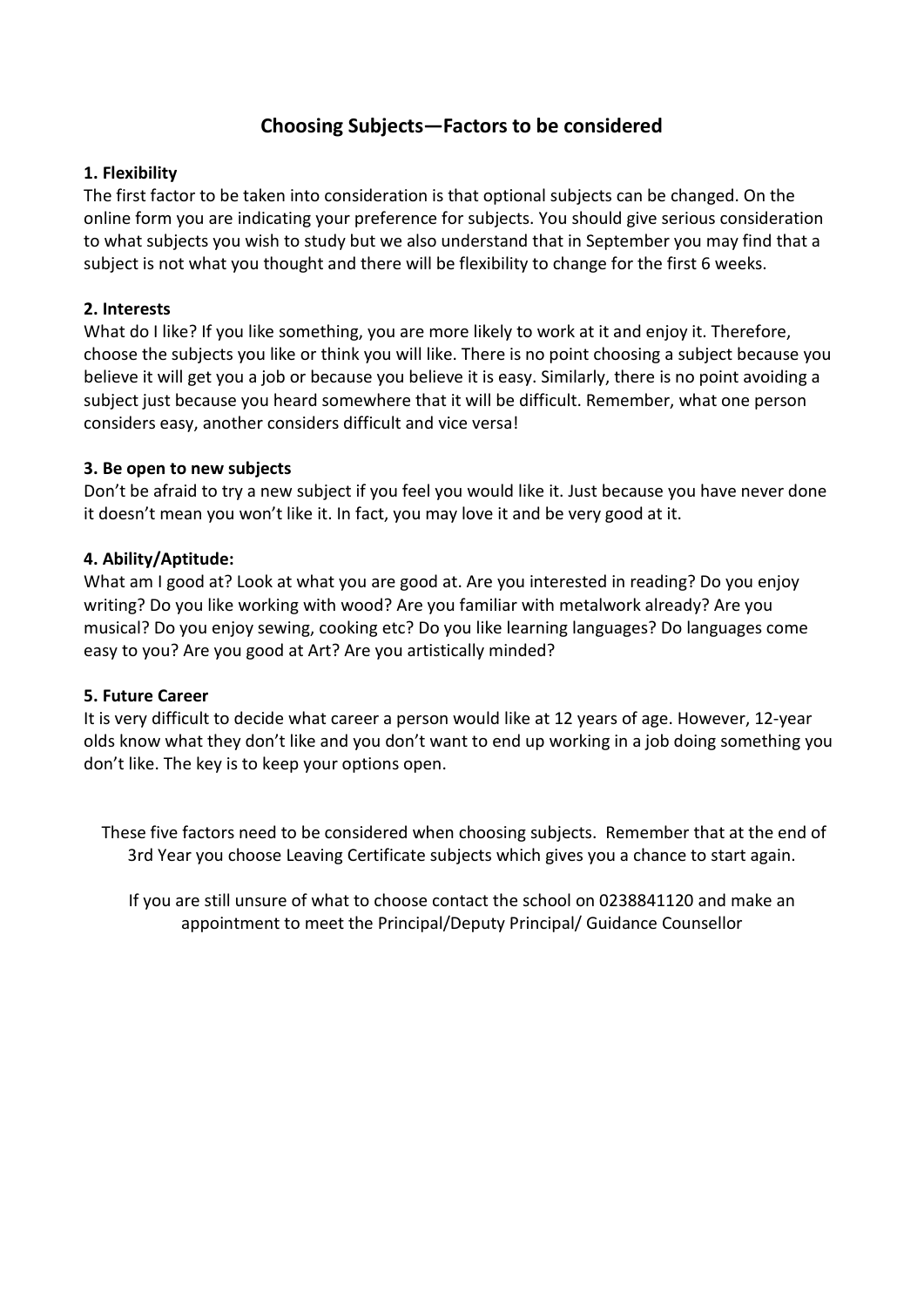#### **Commonly asked Questions**

#### **If I don't like a subject in September, can I change?**

Yes, but we suggest that you change within the first 6 weeks. This has given you a chance to experience one subject while at the same time not missing too much from another.

#### **If I didn't do a subject at Junior Cycle, can I take it up at Senior Cycle?**

There is no simple answer to this.

A. In the case of a lot of subjects, the answer is Yes. You may be a little behind compared to some of the other students but with a little extra effort by an interested student, the subject is very achievable.

B. In the case of other subjects, the answer is less clear-cut. It very much depends on a student's personal skills. E.g. a someone with a flair for/prior knowledge of Art, Music, Metal work or Woodwork and who didn't choose the subject in Junior Cert may be comfortably able to take it on at Leaving Certificate.

C. In the case of some other subjects, the answer is probably no. E.g. it would be very difficult to pick up Spanish or French in Leaving Certificate never having studied it before.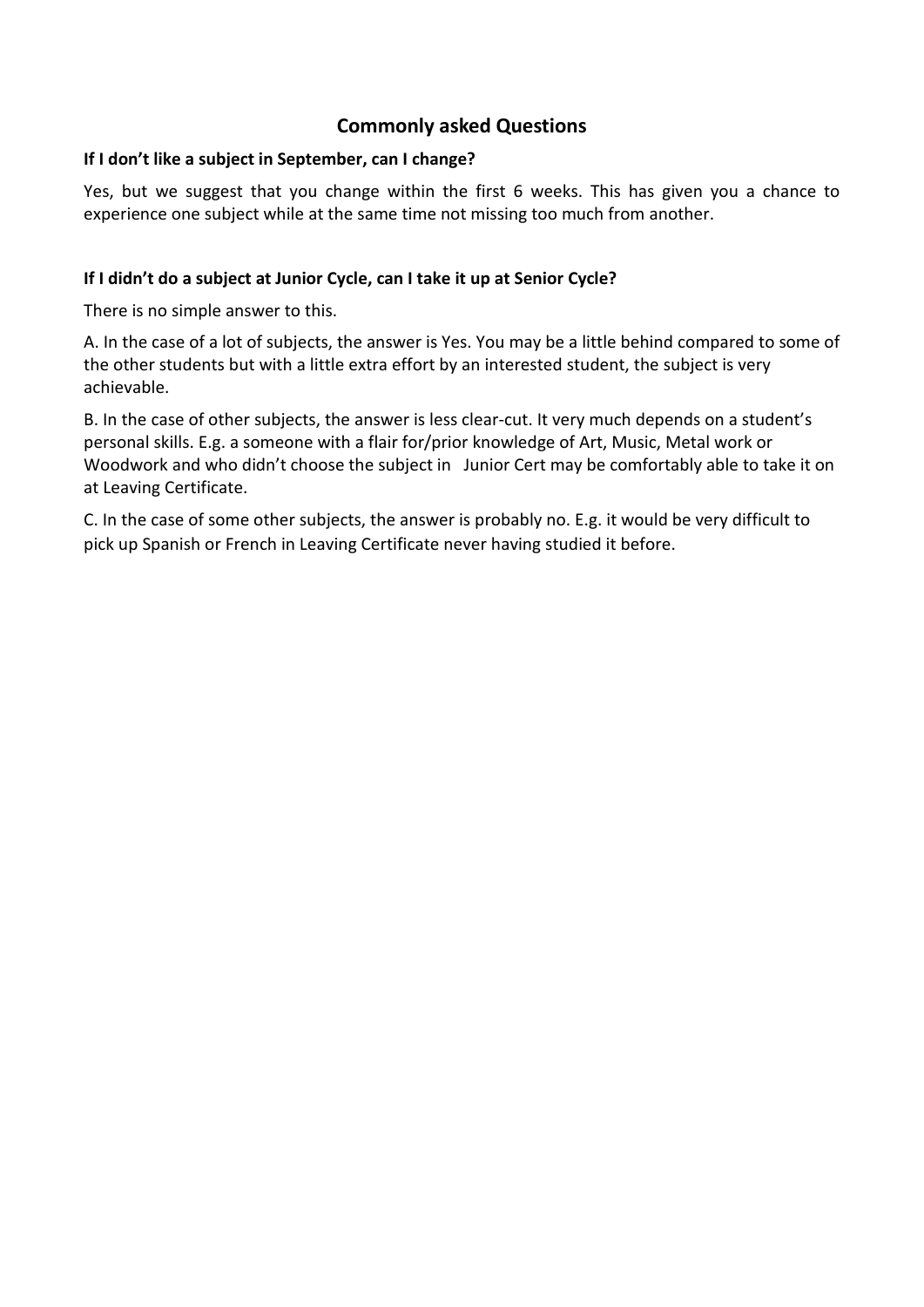## **Where do Subjects Lead to at Leaving Certificate**

| <b>Junior Cycle</b>                                                                                                      | <b>Leaving Certificate</b>              |  |
|--------------------------------------------------------------------------------------------------------------------------|-----------------------------------------|--|
| Irish                                                                                                                    | Irish                                   |  |
| English                                                                                                                  | English                                 |  |
| <b>Maths</b>                                                                                                             | Maths                                   |  |
| The subjects below translate directly into Leaving Certificate Subjects                                                  |                                         |  |
| French                                                                                                                   | French                                  |  |
| Spanish                                                                                                                  | Spanish                                 |  |
| History                                                                                                                  | History                                 |  |
| Geography                                                                                                                | Geography                               |  |
| <b>Music</b>                                                                                                             | <b>Music</b>                            |  |
| Art                                                                                                                      | Art                                     |  |
| <b>Physical Education (PE)</b>                                                                                           | <b>Physical Education (PE)</b>          |  |
| The following subjects change name but essentially remain the same, building on what has<br>been learned in Junior Cycle |                                         |  |
| <b>Home Economics</b>                                                                                                    | Home Economics - Scientific and Social  |  |
| Woodwork                                                                                                                 | <b>Construction Studies</b>             |  |
| Metalwork                                                                                                                | Engineering                             |  |
| <b>Technical Graphics</b>                                                                                                | Design and Communication Graphics (DCG) |  |
| The following subjects divide into various different subjects allowing students to specialize                            |                                         |  |
| <b>Business</b>                                                                                                          | Accounting                              |  |
|                                                                                                                          | <b>Business</b>                         |  |
| Science                                                                                                                  | <b>Biology</b>                          |  |
|                                                                                                                          | Chemistry                               |  |
|                                                                                                                          | Physics                                 |  |
|                                                                                                                          | <b>Agricultural Science</b>             |  |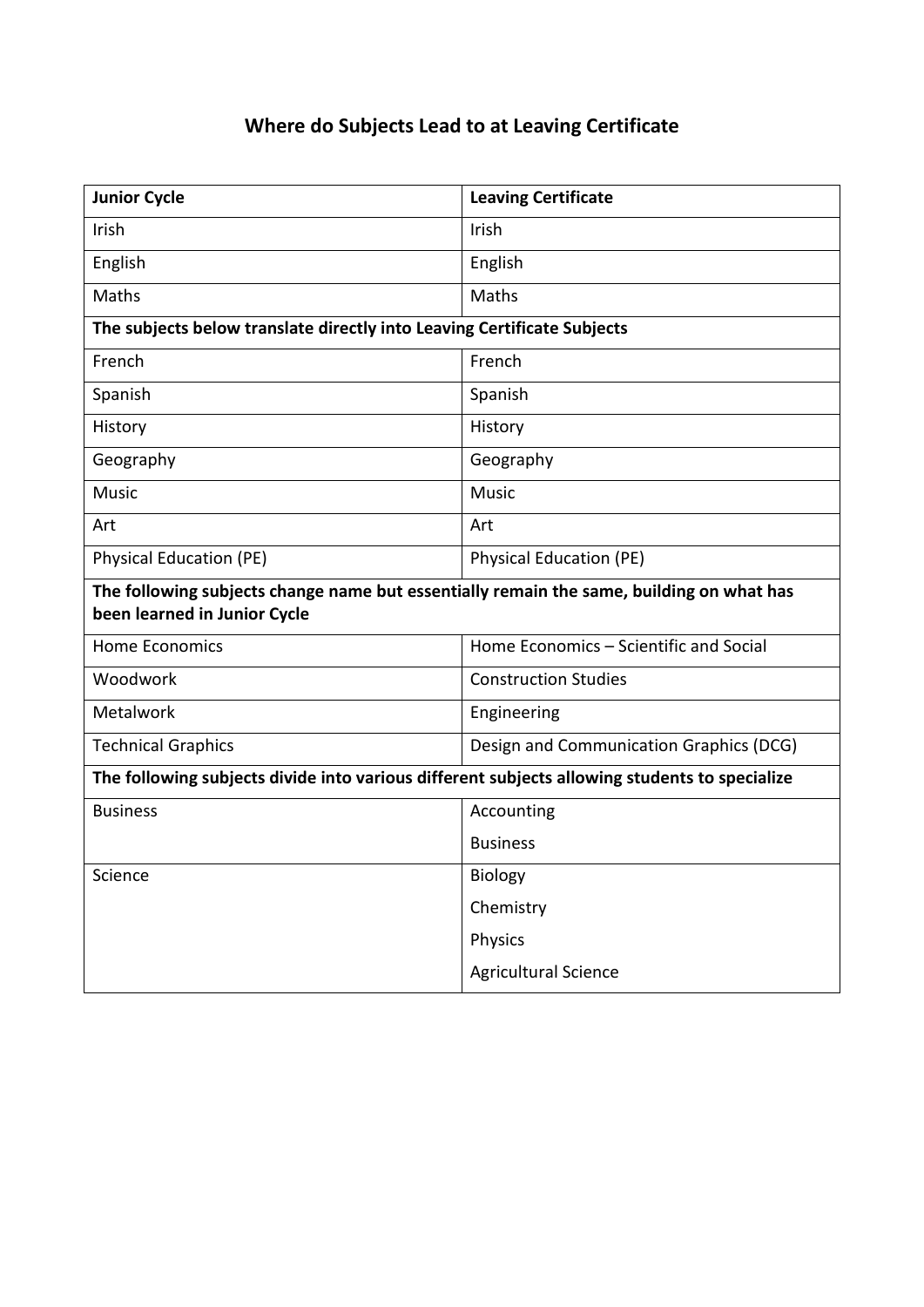#### **Woodwork**



In Woodwork you will learn to design small projects and the skills required to use tools and equipment to make your designs.

#### **Main sections:**

- 1. Examine trees & the environment
- 2. Sketching
- 3. Design Project
- 4. Practical work –completing projects

**Examination:** Combination of a written exam (30%) and project (70%)



#### **Geography**

Geography is the study of people and their relationships with their environment. It is concerned with helping to develop an understanding of the physical, social and economic processes which shape the environment. It is a subject that will benefit students all of their lives and awakens an interest and understanding of everything happening around us.

#### **What will you study?**

- 1. Physical Geography earthquakes/volcanoes, rivers, seas etc.
- 2. Social Geography people and how they interact with the world.
- 3. Economic Activity How we make money using the world around us.

**Examination:** Combination of a written exam and class based assessments over the three years, written exam (90%) and assessment task (10%)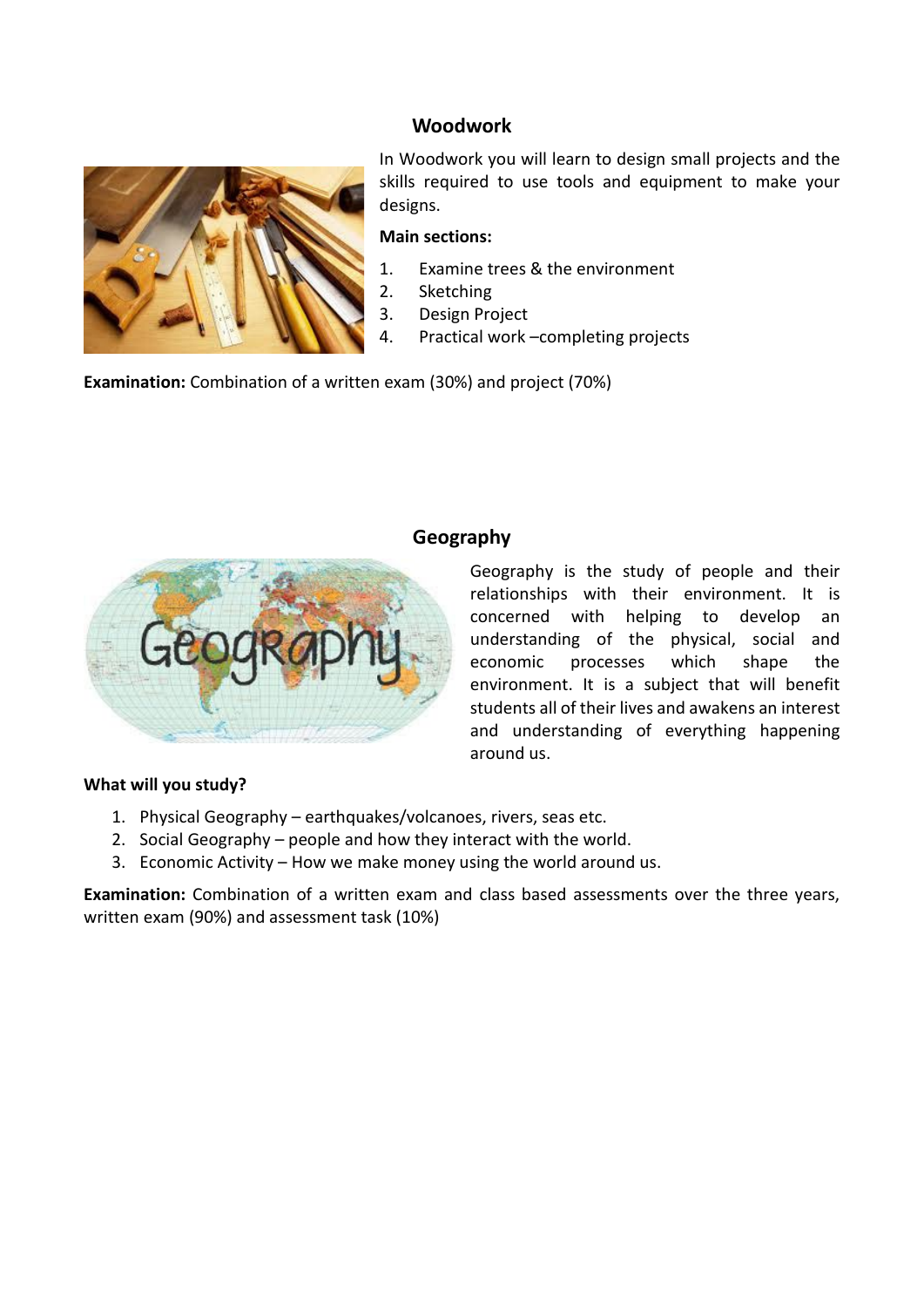#### **Home Economics**



This is about equipping young people in certain important skills for living as individuals and of establishing and developing a stable environment for their families.

#### **What do you study?**

- 1. Food Studies/Culinary skills
- 2. Consumer Studies
- 3. Social and Health Studies
- 4. Resource management and
- 5. Textiles Skills

**Examination**: 50% practical (cooking) 50% written, Class based assessments are based on Craftwork.



#### **Music**

Junior Certificate Music, you will sing and perhaps learn to play an instrument. You will listen to many types of music such as pop, classical and traditional Irish music. You will also start composing.

#### **What will you study?**

- 1. Learn about many types of music
- 2. How to read and write music
- 3. How to sing songs
- 4. Play an instrument.
- 5. Parts in performances/choir etc.

**Examination**: - Variety of practical and theory based assessment methods as well as class based assessments. Practical Examination (30%), Written exam (70%)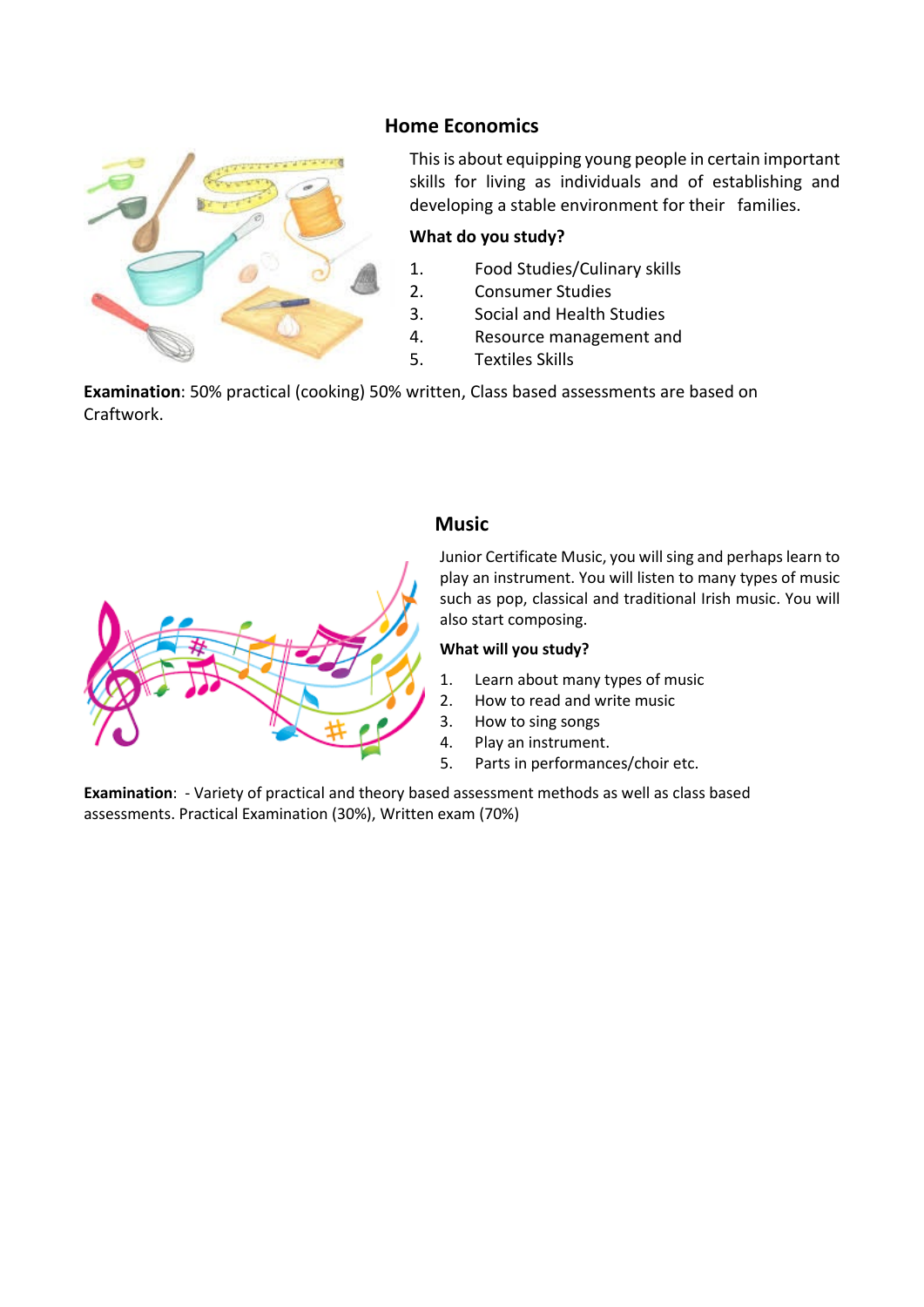### **Engineering/Metalwork**



**I**n Engineering you will learn how to work with metal and assemble different parts. Plastics and wood are also investigated.

#### **What will you learn?**

- 1. examine properties of metal/wood/plastics
- 2. examine how things work
- 3. freehand sketching
- 4. Creating and assembling projects
- 5. learn about basic electronic components

**Examination:** Combination of a written exam (30%) and project (70%)

#### **Graphics/Technical Graphics**



In Technical Graphics you will learn how to represent 3-D objects on paper and computer.

#### **What will you study?**

- 1. How to do drawings of everyday items
- 2. 3D Visualisation
- 3. Architectural drawing
- 4. Sketching, colouring and shading of objects
- 5. Cardboard / paper models of items

**Examination:** Combination of a written exam (70%) and project (30%)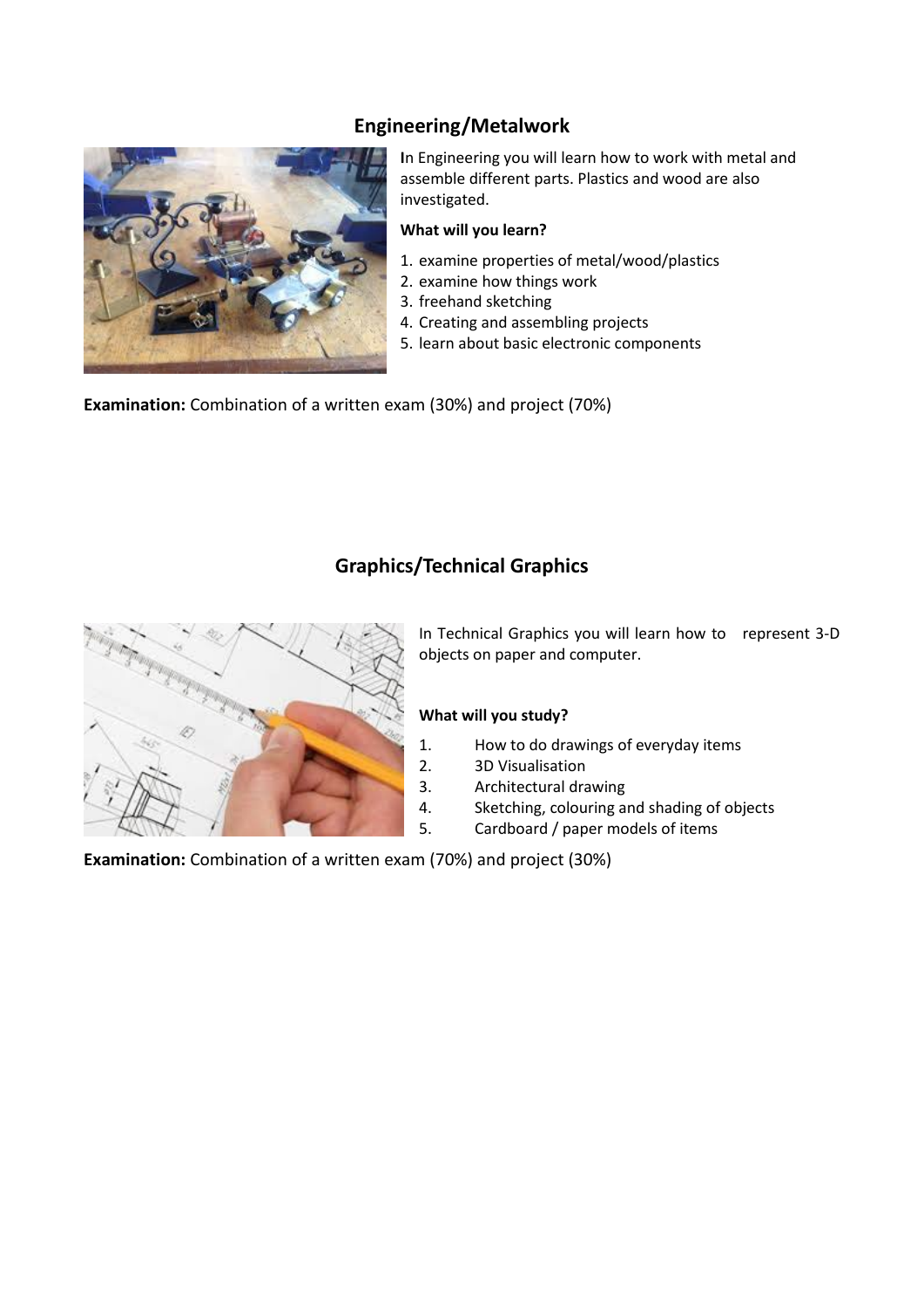#### **Visual Art**

This involves becoming familiar with and applying the elements of art and principles of design, and the knowledge and skills associated with these processes.

**Examination:** 100% Practical Assessment

Business studies encourages students to

**What will you do?** 

It involves practical work

- 1. Design
- 2. Drawing,
- 3. Painting
- 4. Working with clay etc.
- 5. Computer work 6. Advertising

**Business**

1. develop an appreciation of how their lives are

shaped by economic and social factors.

2. make informed decisions and better manage their personal financial resources

3. improve their knowledge and understanding of good business practice

4. with an insight and positive attitude

to entrepreneurship, demonstrating how it can improve our goods, services and institutions.

5. develop skills for learning, skills for work and skills

1. development of analytical and critical thinking skills, encouraging students to be problem solvers.

**Examination:** combination of a written exam and class based assessments over the three years – written (90%), assessment task (10%)



for life.